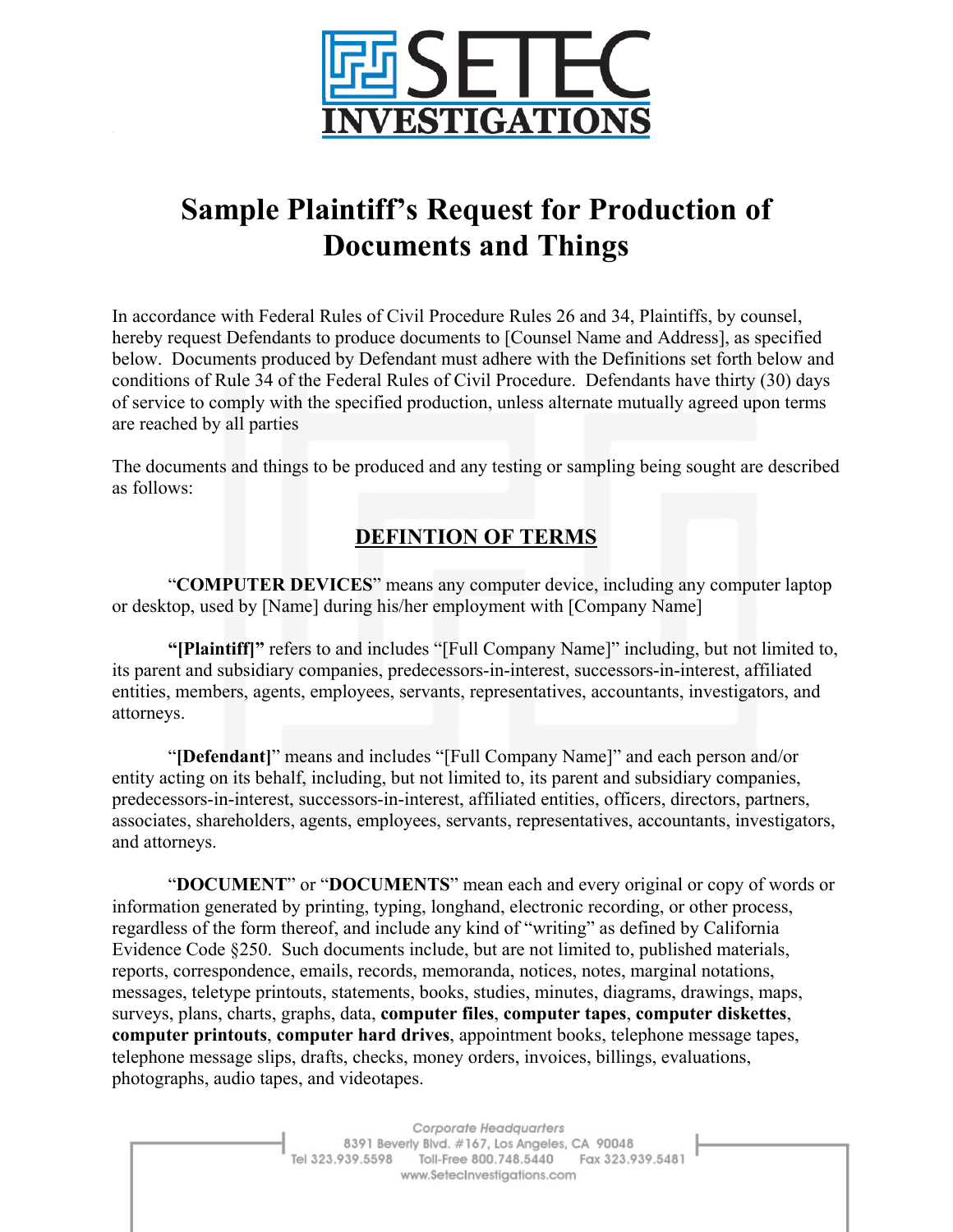"**FILE**" and "**FILES**" means the complete file, folder, binder, or other filing system, and all documents contained therein as of the date of the deposition, and all documents not physically in the file, folder, binder, or other filing system that are normally kept within the file, folder, binder, or other filing system in the normal course of business.

## **DOCUMENTS TO BE PRODUCED**

- 1. All DOCUMENTS relating to the services rendered by [Defendant] to [Plaintiff], beginning on or about [Date], with respect to the COMPUTER DEVICES.
- 2. A copy of all data that was stored, retrieved, downloaded, restored, reconstructed, removed, deleted, salvaged, regenerated and/or forensically extracted from the COMPUTER DEVICES or their storage media.
- 3. All DOCUMENTS relating to any communications between [Defendant] and [Plaintiff] with respect to the COMPUTER DEVICES.
- 4. All DOCUMENTS relating to any communications between [Defendant] and [Third Party] with respect to the COMPUTER DEVICES.
- 5. [Defendant's] FILE with respect to the COMPUTER DEVICES.
- 6. [Defendant's] FILE with respect to [Plaintiff].
- 7. DOCUMENTS relating to the methods, processes, utilities, and applications used by [Defendant] on the COMPUTER DEVICES.
- 8. DOCUMENTS relating to the qualifications of [Defendant] with respect to the services rendered on the COMPUTER DEVICES.
- 9. All DOCUMENTS pertaining to the COMPUTER DEVICES.
- 10. All floppy disks, CD-ROMS, hard drives, or any other storage media pertaining to the COMPUTER DEVICES.
- 11. All floppy disks, CD-ROMS, hard drives, or any other storage media pertaining to the master image of any drive generated from the COMPUTER DEVICES.
- 12. All DOCUMENTS relating to costs and fees billed to [Plaintiff] with respect to the COMPUTER DEVICES.
- 13. All DOCUMENTS relating to the terms of [Defendant's] agreement(s) to provide services to [Plaintiff].
- 14. All DOCUMENTS relating to the hash of [Defendant's] master drive image with respect to the COMPUTER DEVICES.